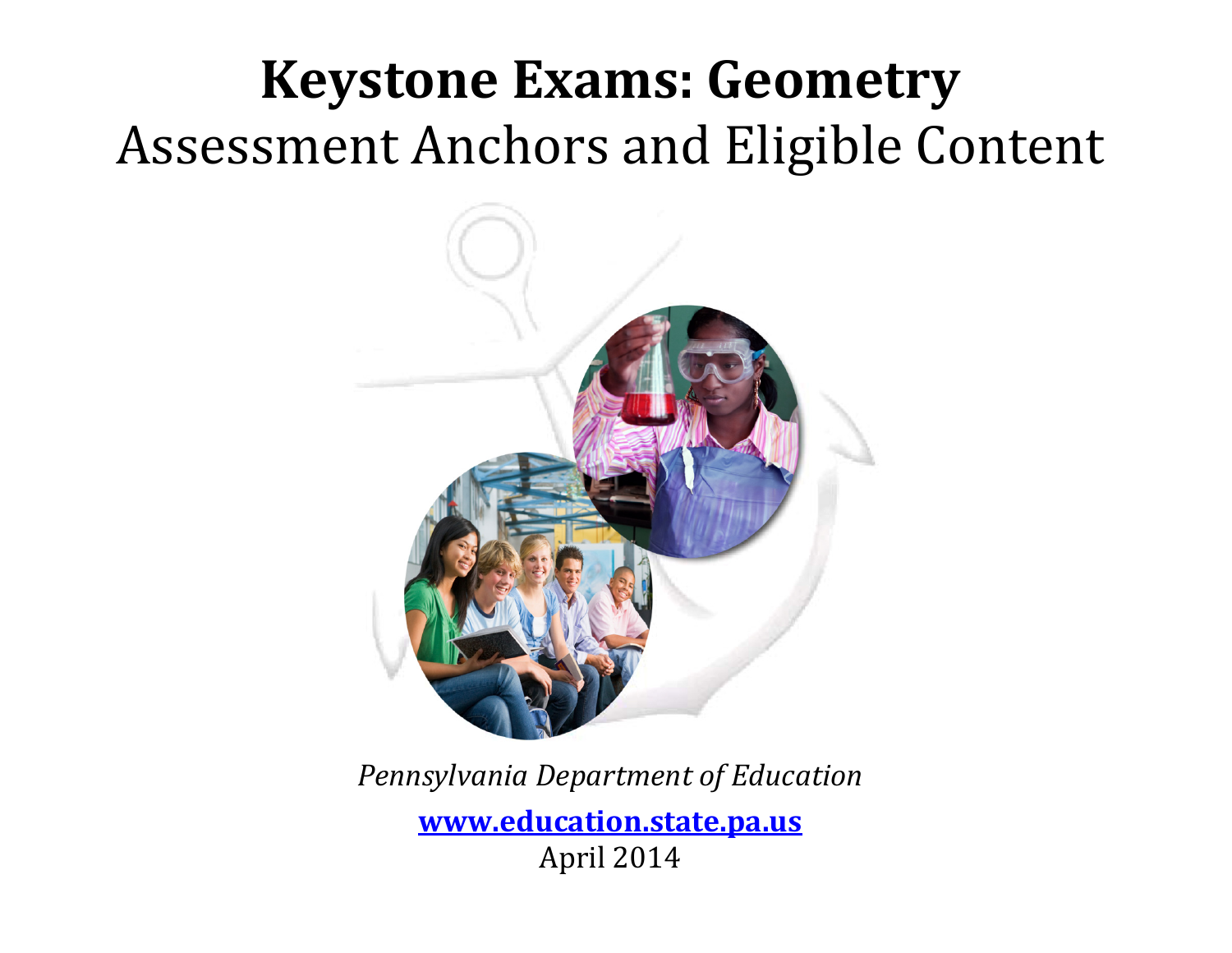# PENNSYLVANIA DEPARTMENT OF EDUCATION

# **General Introduction to the Keystone Exam Assessment Anchors**

#### **Introduction**

Since the introduction of the Keystone Exams, the Pennsylvania Department of Education (PDE) has been working to create <sup>a</sup> set of tools designed to help educators improve instructional practices and better understand the Keystone Exams. The Assessment Anchors, as defined by the Eligible Content, are one of the many tools the Department believes will better align curriculum, instruction, and assessment practices throughout the Commonwealth. Without this alignment, it will not be possible to significantly improve student achievement across the Commonwealth.

#### **How were Keystone Exam Assessment Anchors developed?**

Prior to the development of the Assessment Anchors, multiple groups of PA educators convened to create <sup>a</sup> set of standards for each of the Keystone Exams. Enhanced Standards, derived from <sup>a</sup> review of existing standards, focused on what students need to know and be able to do in order to be college and career ready. (Note: Since that time, PA Core Standards have replaced the Enhanced Standards and reflect the college- and career-ready focus.) Additionally, the Assessment Anchors and Eligible Content statements were created by other groups of educators charged with the task of clarifying the standards assessed on the Keystone Exams. The Assessment Anchors, as defined by the Eligible Content, have been designed to hold together, or *anchor*, the state assessment system and the curriculum/instructional practices in schools.

Assessment Anchors, as defined by the Eligible Content, were created with the following design parameters:

- **Clear:** The Assessment Anchors are easy to read and are user friendly; they clearly detail which standards are assessed on the Keystone Exams.
- **Focused:** The Assessment Anchors identify <sup>a</sup> core set of standards that could be reasonably assessed on <sup>a</sup> large‐scale assessment; this will keep educators from having to guess which standards are critical.
- **Rigorous:** The Assessment Anchors support the rigor of the state standards by assessing higher‐order and reasoning skills.
- ➤ **Manageable:** The Assessment Anchors define the standards in <sup>a</sup> way that can be easily incorporated into <sup>a</sup> course to prepare students for success.

#### **How can teachers, administrators, schools, and districts use these Assessment Anchors?**

The Assessment Anchors, as defined by the Eligible Content, can help focus teaching and learning because they are clear, manageable, and closely aligned with the Keystone Exams. Teachers and administrators will be better informed about which standards will be assessed. The Assessment Anchors and Eligible Content should be used along with the Standards and the Curriculum Framework of the Standards Aligned System (SAS) to build curriculum, design lessons, and support student achievement.

The Assessment Anchors and Eligible Content are designed to enable educators to determine when they feel students are prepared to be successful in the Keystone Exams. An evaluation of current course offerings, through the lens of what is assessed on those particular Keystone Exams, may provide an opportunity for an alignment to ensure student preparedness.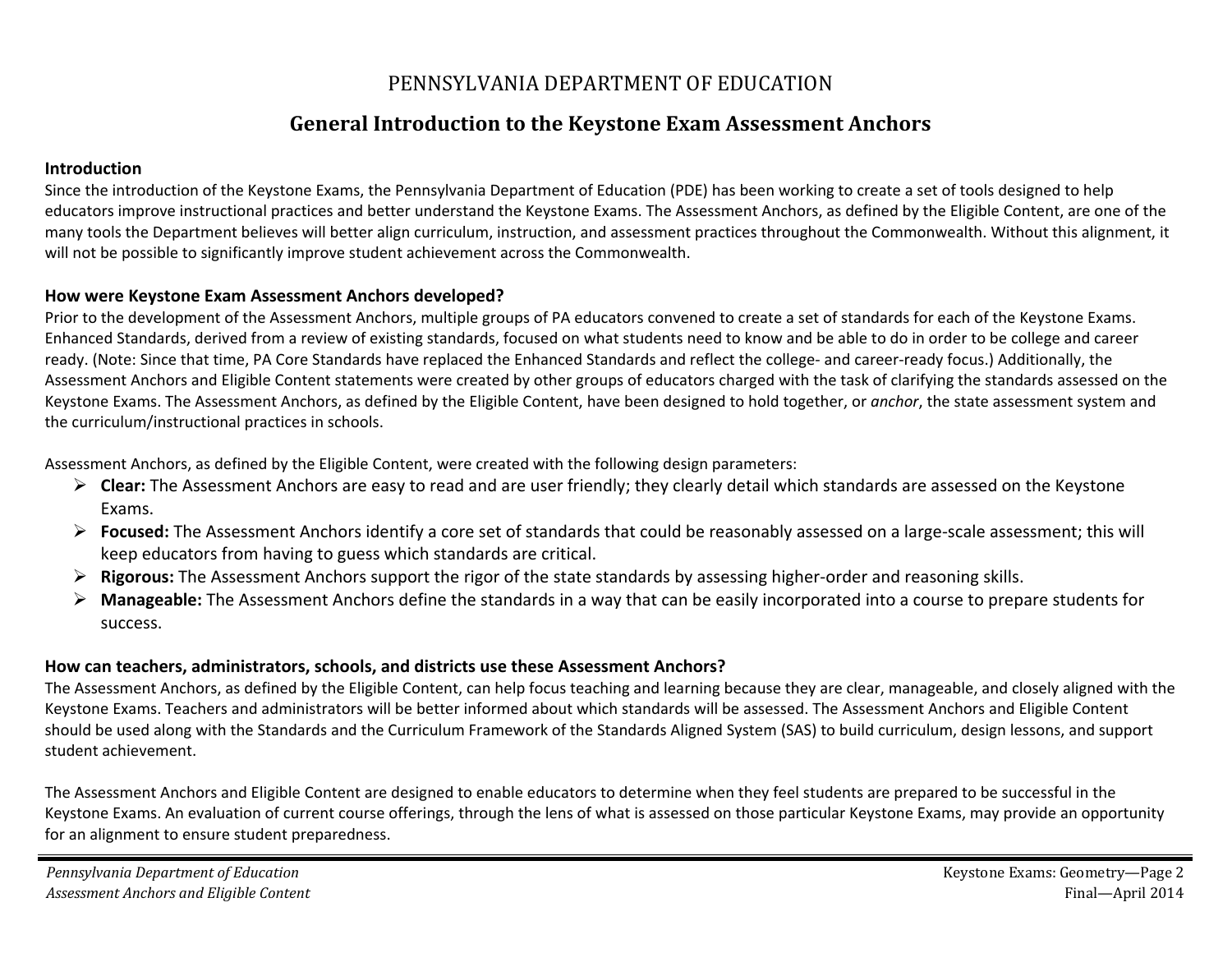#### **How are the Assessment Anchors organized?**

The Assessment Anchors, as defined by the Eligible Content, are organized into cohesive blueprints, each structured with <sup>a</sup> common labeling system that can be read like an outline. This framework is organized first by module, then by Assessment Anchor, followed by Anchor Descriptor, and then finally, at the greatest level of detail, by an Eligible Content statement. The common format of this outline is followed across the Keystone Exams.

Here is <sup>a</sup> description of each level in the labeling system for the Keystone Exams:

- **EXT** Module: The Assessment Anchors are organized into two thematic modules for each of the Keystone Exams. The module title appears at the top of each page. The module level is important because the Keystone Exams are built using <sup>a</sup> module format, with each of the Keystone Exams divided into two equal‐size test modules. Each module is made up of two or more Assessment Anchors.
- **Assessment Anchor:** The Assessment Anchor appears in the shaded bar across the top of each Assessment Anchor table. The Assessment Anchors represent categories of subject matter that anchor the content of the Keystone Exams. Each Assessment Anchor is part of <sup>a</sup> module and has one or more Anchor Descriptors unified under it.
- **EXT Anchor Descriptor:** Below each Assessment Anchor is a specific Anchor Descriptor. The Anchor Descriptor level provides further details that delineate the scope of content covered by the Assessment Anchor. Each Anchor Descriptor is part of an Assessment Anchor and has one or more Eligible Content statements unified under it.
- **Eligible Content:** The column to the right of the Anchor Descriptor contains the Eligible Content statements. The Eligible Content is the most specific description of the content that is assessed on the Keystone Exams. This level is considered the assessment limit and helps educators identify the range of the content covered on the Keystone Exams.
- **PA Core Standards:** In the column to the right of each Eligible Content statement is <sup>a</sup> code representing one or more Pennsylvania Core Standard that correlate to the Eligible Content statement. Some Eligible Content statements include annotations that indicate certain clarifications about the scope of an Eligible Content.
	- $\circ$  "e.g." ("for example")—sample approach, but not a limit to the Eligible Content.

#### **How do the K–12 Pennsylvania Core Standards affect this document?**

Assessment Anchors and Eligible Content statements are aligned to the PA Core Standards; thus, the former enhanced standards are no longer necessary. Within this document, all standard references reflect the PA Core Standards.

**Standards Aligned System - http://www.pdesas.org/** 

**Pennsylvania Department of Education — www.education.state.pa.us** 

Cover photo © Hill Street Studios/Harmik Nazarian/Blend Images/Corbis.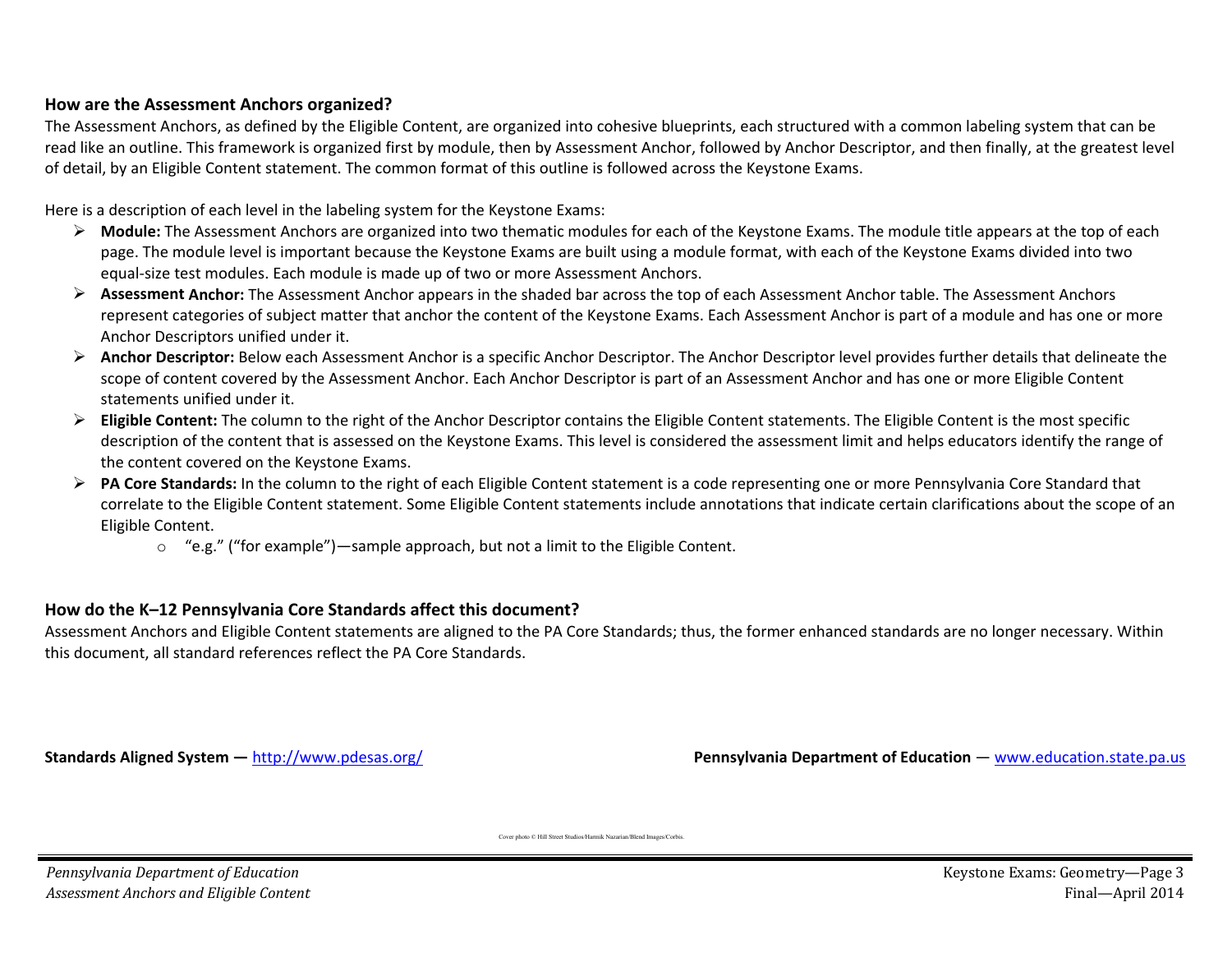## **MODULE 1—Geometric Properties and Reasoning FINAL—April 2014**

| <b>ASSESSMENT ANCHOR</b> |                                                                                                             |           |                                                                                                                |                                                                                                                                                                                                        |  |  |
|--------------------------|-------------------------------------------------------------------------------------------------------------|-----------|----------------------------------------------------------------------------------------------------------------|--------------------------------------------------------------------------------------------------------------------------------------------------------------------------------------------------------|--|--|
| G.1.1                    | <b>Properties of Circles, Spheres, and Cylinders</b>                                                        |           |                                                                                                                |                                                                                                                                                                                                        |  |  |
|                          | <b>Anchor Descriptor</b>                                                                                    |           | <b>Eligible Content</b>                                                                                        | <b>PA Core Standards</b>                                                                                                                                                                               |  |  |
| G.1.1.1                  | Identify and/or use parts of<br>circles and segments<br>associated with circles,<br>spheres, and cylinders. | G.1.1.1.1 | Identify, determine, and/or use the radius,<br>diameter, segment, and/or tangent of a circle.                  | <b>CC.2.3.HS.A.8</b><br>Apply geometric theorems to verify properties of<br>circles.<br>CC.2.3.HS.A.9<br>Extend the concept of similarity to determine arc<br>lengths and areas of sectors of circles. |  |  |
|                          |                                                                                                             |           | <b>G.1.1.1.2</b> Identify, determine, and/or use the arcs,<br>semicircles, sectors, and/or angles of a circle. |                                                                                                                                                                                                        |  |  |
|                          |                                                                                                             | G.1.1.1.3 | Use chords, tangents, and secants to find missing<br>arc measures or missing segment measures.                 |                                                                                                                                                                                                        |  |  |
|                          |                                                                                                             | G.1.1.1.4 | Identify and/or use the properties of a sphere or<br>cylinder.                                                 | CC.2.3.HS.A.13<br>Analyze relationships between two-dimensional and<br>three-dimensional objects.                                                                                                      |  |  |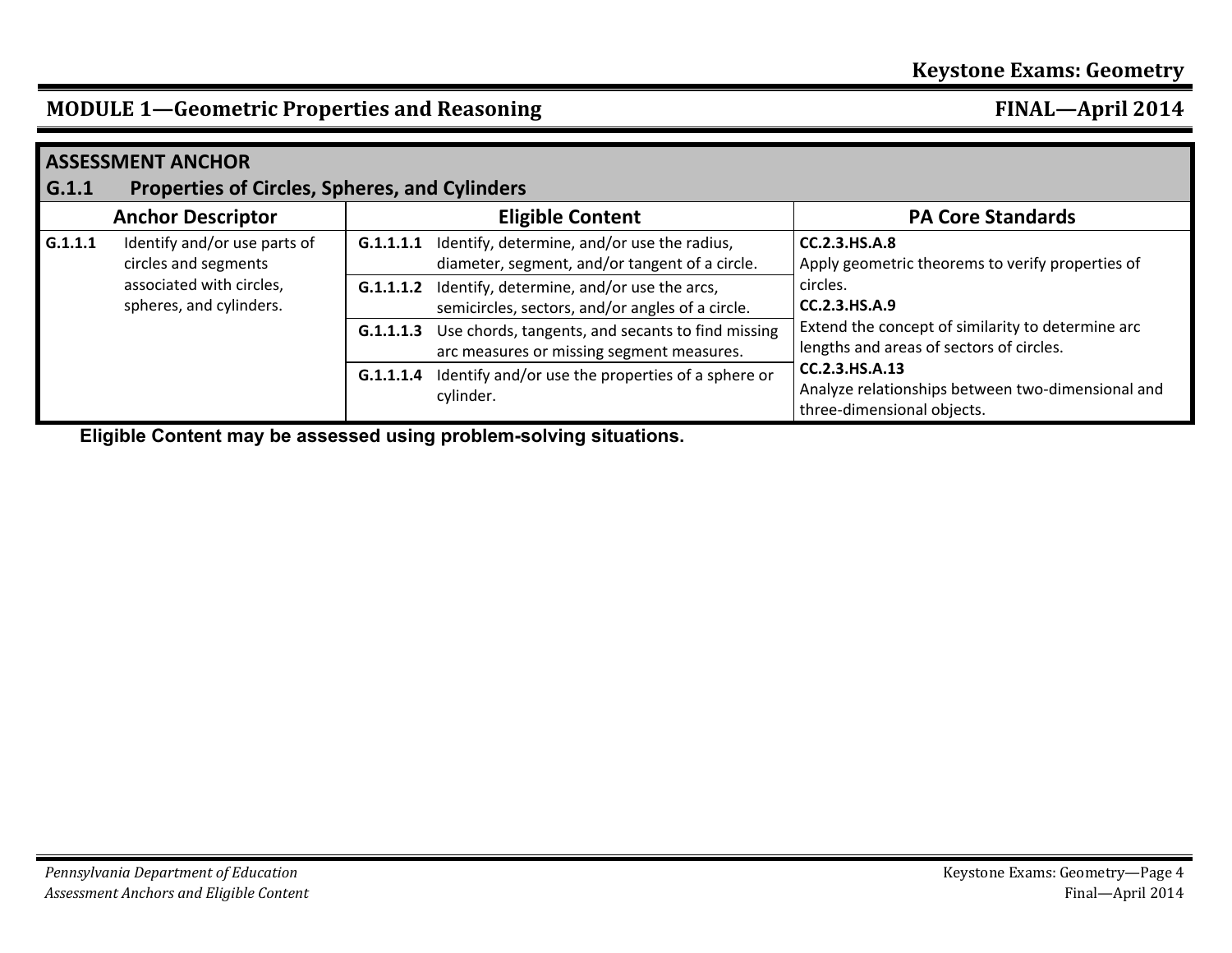# **MODULE 1—Geometric Properties and Reasoning FINAL—April 2014**

| <b>ASSESSMENT ANCHOR</b> |                                                                             |           |                                                                           |                                                                                                                                                                                                                                                                                                                         |  |
|--------------------------|-----------------------------------------------------------------------------|-----------|---------------------------------------------------------------------------|-------------------------------------------------------------------------------------------------------------------------------------------------------------------------------------------------------------------------------------------------------------------------------------------------------------------------|--|
| G.1.2                    | <b>Properties of Polygons and Polyhedra</b>                                 |           |                                                                           |                                                                                                                                                                                                                                                                                                                         |  |
|                          | <b>Anchor Descriptor</b>                                                    |           | <b>Eligible Content</b>                                                   | <b>PA Core Standards</b>                                                                                                                                                                                                                                                                                                |  |
| G.1.2.1                  | Recognize and/or apply<br>properties of angles, polygons,<br>and polyhedra. | G.1.2.1.1 | Identify and/or use properties of triangles.                              | CC.2.3.8.A.2<br>Understand and apply congruence, similarity, and<br>geometric transformations using various tools.<br>CC.2.3.HS.A.3<br>Verify and apply geometric theorems as they relate<br>to geometric figures.<br>CC.2.3.HS.A.13<br>Analyze relationships between two-dimensional and<br>three-dimensional objects. |  |
|                          |                                                                             | G.1.2.1.2 | Identify and/or use properties of quadrilaterals.                         |                                                                                                                                                                                                                                                                                                                         |  |
|                          |                                                                             | G.1.2.1.3 | Identify and/or use properties of isosceles and<br>equilateral triangles. |                                                                                                                                                                                                                                                                                                                         |  |
|                          |                                                                             | G.1.2.1.4 | Identify and/or use properties of regular polygons.                       |                                                                                                                                                                                                                                                                                                                         |  |
|                          |                                                                             | G.1.2.1.5 | Identify and/or use properties of pyramids and<br>prisms.                 |                                                                                                                                                                                                                                                                                                                         |  |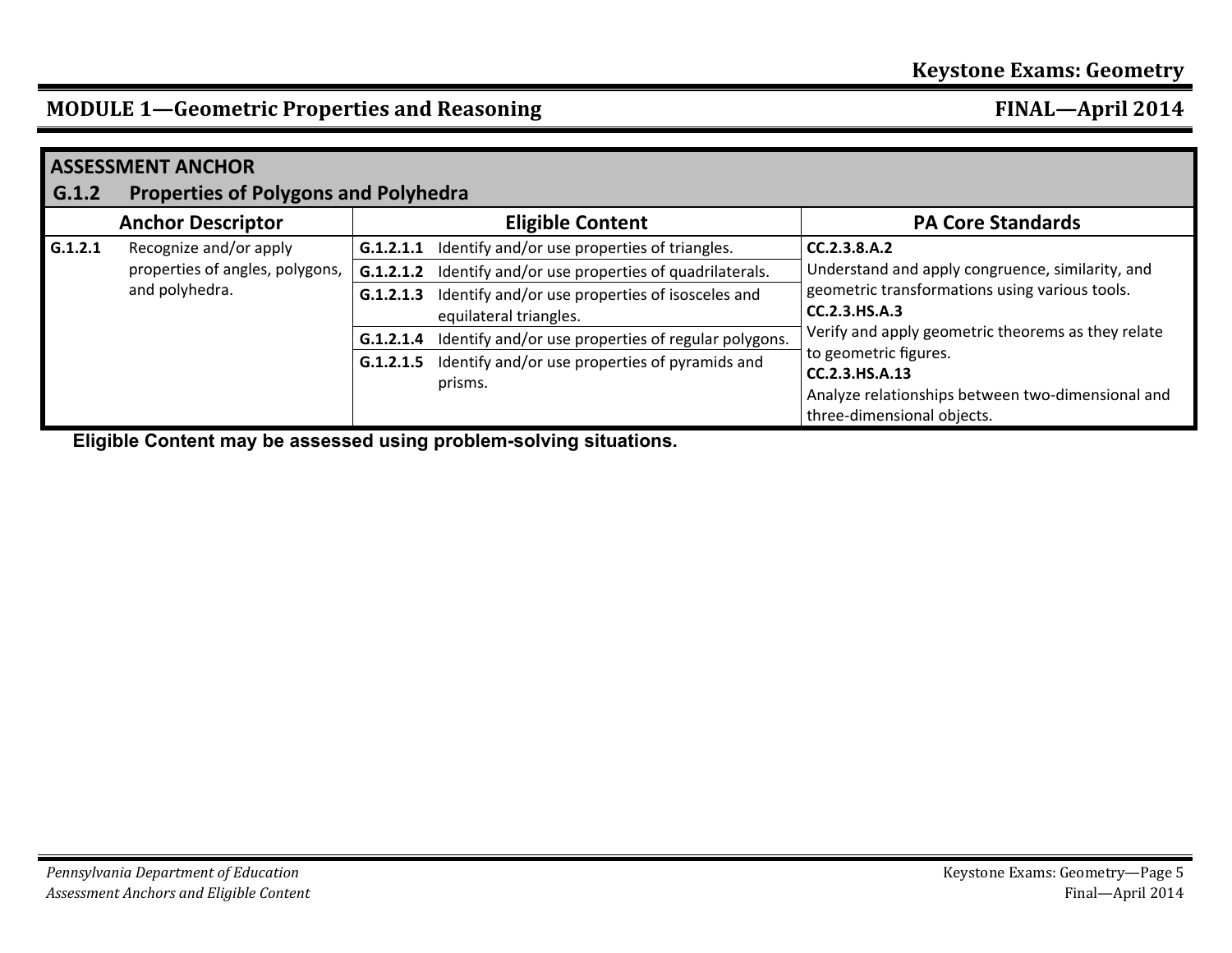# **MODULE 1—Geometric Properties and Reasoning FINAL—April 2014**

| <b>ASSESSMENT ANCHOR</b> |                                                                                                                                                     |                                                                                                                                                                                   |                                                                                                                                                                                                                                                                                                                                                                                                                          |  |  |  |
|--------------------------|-----------------------------------------------------------------------------------------------------------------------------------------------------|-----------------------------------------------------------------------------------------------------------------------------------------------------------------------------------|--------------------------------------------------------------------------------------------------------------------------------------------------------------------------------------------------------------------------------------------------------------------------------------------------------------------------------------------------------------------------------------------------------------------------|--|--|--|
| G.1.3                    | <b>Congruence, Similarity, and Proofs</b>                                                                                                           |                                                                                                                                                                                   |                                                                                                                                                                                                                                                                                                                                                                                                                          |  |  |  |
|                          | <b>Anchor Descriptor</b>                                                                                                                            | <b>Eligible Content</b>                                                                                                                                                           | <b>PA Core Standards</b>                                                                                                                                                                                                                                                                                                                                                                                                 |  |  |  |
| G.1.3.1                  | Use properties of congruence,<br>correspondence, and similarity<br>in problem-solving settings<br>involving two- and three-<br>dimensional figures. | Identify and/or use properties of congruent and<br>G.1.3.1.1<br>similar polygons or solids.<br>G.1.3.1.2<br>Identify and/or use proportional relationships in<br>similar figures. | CC.2.3.HS.A.1<br>Use geometric figures and their properties to<br>represent transformations in the plane.<br>CC.2.3.HS.A.2<br>Apply rigid transformations to determine and explain<br>congruence.<br>CC.2.3.HS.A.5<br>Create justifications based on transformations to<br>establish similarity of plane figures.<br>CC.2.3.HS.A.6<br>Verify and apply theorems involving similarity as they<br>relate to plane figures. |  |  |  |
|                          | <b>Anchor Descriptor</b>                                                                                                                            | <b>Eligible Content</b>                                                                                                                                                           | <b>PA Core Standards</b>                                                                                                                                                                                                                                                                                                                                                                                                 |  |  |  |
| G.1.3.2                  | Write formal proofs and/or use<br>logic statements to construct or<br>validate arguments.                                                           | Write, analyze, complete, or identify formal proofs   CC.2.2.HS.C.9<br>G.1.3.2.1<br>(e.g., direct and/or indirect proofs/proofs by<br>contradiction).                             | Prove the Pythagorean identity and use it to calculate<br>trigonometric ratios.<br>CC.2.3.HS.A.3<br>Verify and apply geometric theorems as they relate to<br>geometric figures.<br>CC.2.3.HS.A.6<br>Verify and apply theorems involving similarity as they<br>relate to plane figures.<br>CC.2.3.HS.A.8<br>Apply geometric theorems to verify properties<br>of circles.                                                  |  |  |  |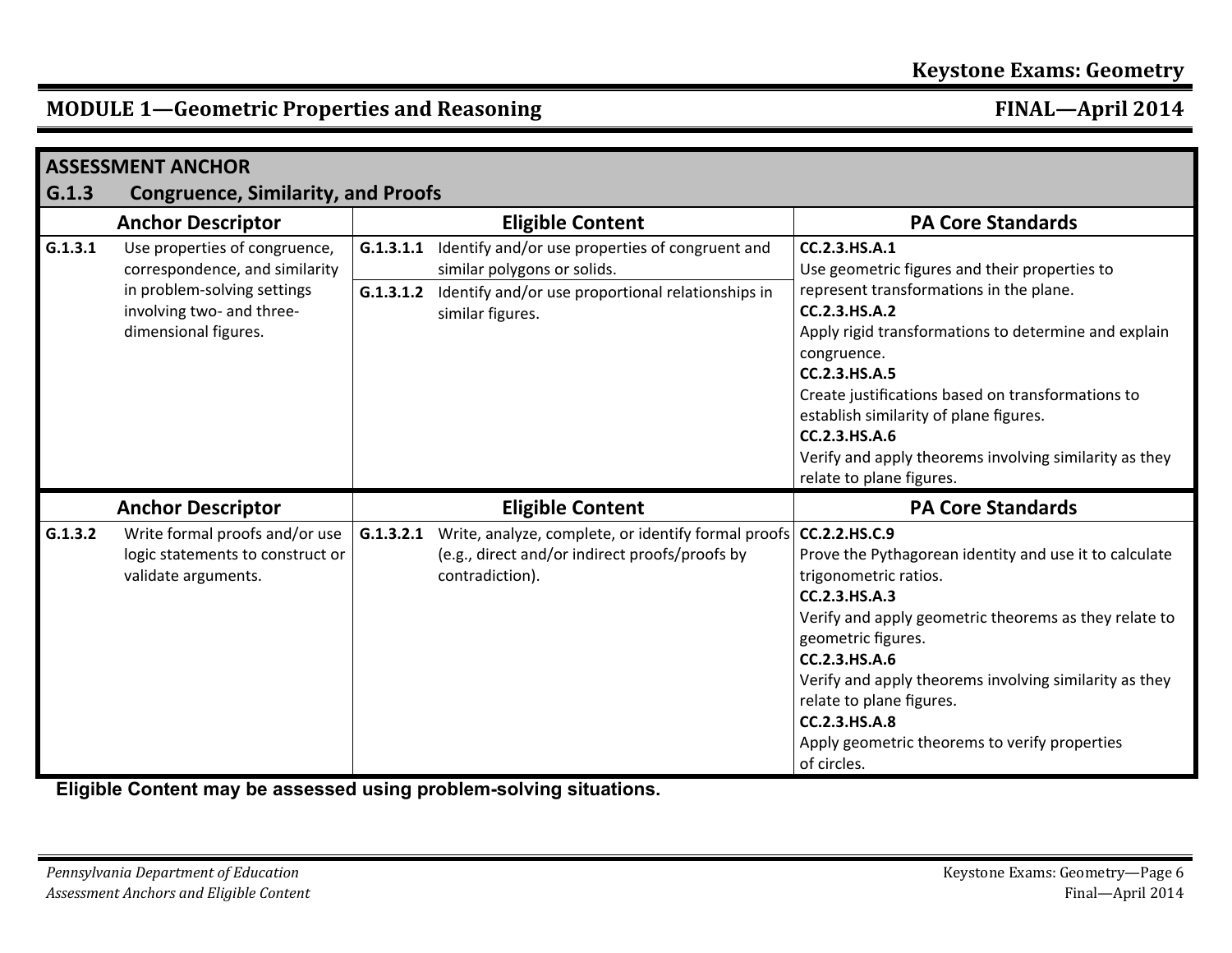## **MODULE 2—Coordinate Geometry and Measurement FINAL—April 2014**

|         | <b>ASSESSMENT ANCHOR</b>                       |           |                                                                                                            |                                                                                                                             |  |
|---------|------------------------------------------------|-----------|------------------------------------------------------------------------------------------------------------|-----------------------------------------------------------------------------------------------------------------------------|--|
| G.2.1   | <b>Coordinate Geometry and Right Triangles</b> |           |                                                                                                            |                                                                                                                             |  |
|         | <b>Anchor Descriptor</b>                       |           | <b>Eligible Content</b>                                                                                    | <b>PA Core Standards</b>                                                                                                    |  |
| G.2.1.1 | Solve problems involving right<br>triangles.   | G.2.1.1.1 | Use the Pythagorean theorem to write and/or solve CC.2.2.HS.C.9<br>problems involving right triangles.     | Prove the Pythagorean identity and use it to calculate                                                                      |  |
|         |                                                | G.2.1.1.2 | Use trigonometric ratios to write and/or solve<br>problems involving right triangles.                      | trigonometric ratios.<br><b>CC.2.3.HS.A.7</b><br>Apply trigonometric ratios to solve problems<br>involving right triangles. |  |
|         |                                                |           |                                                                                                            |                                                                                                                             |  |
|         | <b>Anchor Descriptor</b>                       |           | <b>Eligible Content</b>                                                                                    | <b>PA Core Standards</b>                                                                                                    |  |
| G.2.1.2 | Solve problems using analytic<br>geometry.     | G.2.1.2.1 | Calculate the distance and/or midpoint between<br>two points on a number line or on a coordinate<br>plane. | CC.2.3.8.A.3<br>Understand and apply the Pythagorean theorem to<br>solve problems.                                          |  |
|         |                                                | G.2.1.2.2 | Relate slope to perpendicularity and/or parallelism<br>(limit to linear algebraic equations).              | CC.2.3.HS.A.11<br>Apply coordinate geometry to prove simple geometric<br>theorems algebraically.                            |  |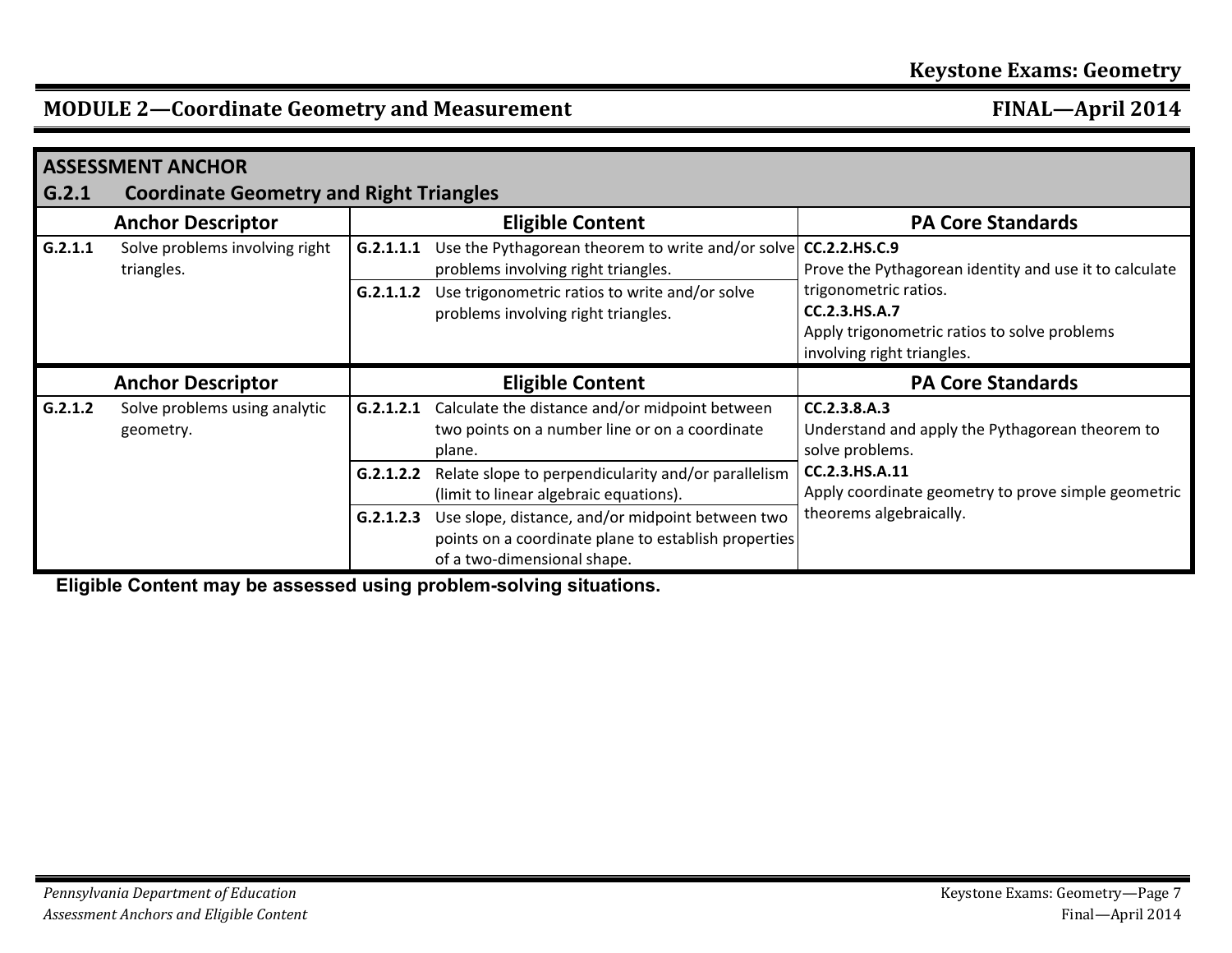## **MODULE 2—Coordinate Geometry and Measurement FINAL—April 2014**

|         | <b>ASSESSMENT ANCHOR</b>                                                                                                                                                      |  |                                                                                                                                                                                                                                        |                                                                                                                                                                                              |  |  |
|---------|-------------------------------------------------------------------------------------------------------------------------------------------------------------------------------|--|----------------------------------------------------------------------------------------------------------------------------------------------------------------------------------------------------------------------------------------|----------------------------------------------------------------------------------------------------------------------------------------------------------------------------------------------|--|--|
| G.2.2   | <b>Measurements of Two-Dimensional Shapes and Figures</b>                                                                                                                     |  |                                                                                                                                                                                                                                        |                                                                                                                                                                                              |  |  |
|         | <b>Anchor Descriptor</b>                                                                                                                                                      |  | <b>Eligible Content</b>                                                                                                                                                                                                                | <b>PA Core Standards</b>                                                                                                                                                                     |  |  |
| G.2.2.1 | Use and/or compare<br>measurements of angles.                                                                                                                                 |  | G.2.2.1.1 Use properties of angles formed by intersecting<br>lines to find the measures of missing angles.                                                                                                                             | CC.2.3.8.A.2<br>Understand and apply congruence, similarity, and                                                                                                                             |  |  |
|         |                                                                                                                                                                               |  | G.2.2.1.2 Use properties of angles formed when two parallel<br>lines are cut by a transversal to find the measures<br>of missing angles.                                                                                               | geometric transformations using various tools.<br>CC.2.3.HS.A.3<br>Verify and apply geometric theorems as they relate to<br>geometric figures.                                               |  |  |
|         | <b>Anchor Descriptor</b>                                                                                                                                                      |  | <b>Eligible Content</b>                                                                                                                                                                                                                | <b>PA Core Standards</b>                                                                                                                                                                     |  |  |
| G.2.2.2 | Use and/or develop<br>procedures to determine or<br>describe measures of<br>perimeter, circumference,<br>and/or area. (May require<br>conversions within the same<br>system.) |  | G.2.2.2.1 Estimate area, perimeter, or circumference of an<br>irregular figure.                                                                                                                                                        | CC.2.2.HS.C.1<br>Use the concept and notation of functions to interpret                                                                                                                      |  |  |
|         |                                                                                                                                                                               |  | G.2.2.2.2 Find the measurement of a missing length, given<br>the perimeter, circumference, or area.                                                                                                                                    | and apply them in terms of their context.<br>CC.2.3.HS.A.3<br>Verify and apply geometric theorems as they relate<br>to geometric figures.                                                    |  |  |
|         |                                                                                                                                                                               |  | <b>G.2.2.2.3</b> Find the side lengths of a polygon with a given<br>perimeter to maximize the area of the polygon.                                                                                                                     |                                                                                                                                                                                              |  |  |
|         |                                                                                                                                                                               |  | G.2.2.2.4 Develop and/or use strategies to estimate the area<br>of a compound/composite figure.                                                                                                                                        | CC.2.3.HS.A.9<br>Extend the concept of similarity to determine arc                                                                                                                           |  |  |
|         |                                                                                                                                                                               |  | <b>G.2.2.2.5</b> Find the area of a sector of a circle.                                                                                                                                                                                | lengths and areas of sectors of circles.                                                                                                                                                     |  |  |
|         | <b>Anchor Descriptor</b>                                                                                                                                                      |  | <b>Eligible Content</b>                                                                                                                                                                                                                | <b>PA Core Standards</b>                                                                                                                                                                     |  |  |
| G.2.2.3 | Describe how a change in one<br>dimension of a two-<br>dimensional figure affects<br>other measurements of that<br>figure.                                                    |  | G.2.2.3.1 Describe how a change in the linear dimension of a<br>figure affects its perimeter, circumference, and<br>area (e.g., How does changing the length of the<br>radius of a circle affect the circumference of the<br>circle?). | CC.2.3.HS.A.8<br>Apply geometric theorems to verify properties of circles.<br>CC.2.3.HS.A.9<br>Extend the concept of similarity to determine arc<br>lengths and areas of sectors of circles. |  |  |
|         | <b>Anchor Descriptor</b>                                                                                                                                                      |  | <b>Eligible Content</b>                                                                                                                                                                                                                | <b>PA Core Standards</b>                                                                                                                                                                     |  |  |
| G.2.2.4 | Apply probability to practical<br>situations.                                                                                                                                 |  | G.2.2.4.1 Use area models to find probabilities.                                                                                                                                                                                       | CC.2.3.HS.A.14<br>Apply geometric concepts to model and solve real-world<br>problems.                                                                                                        |  |  |